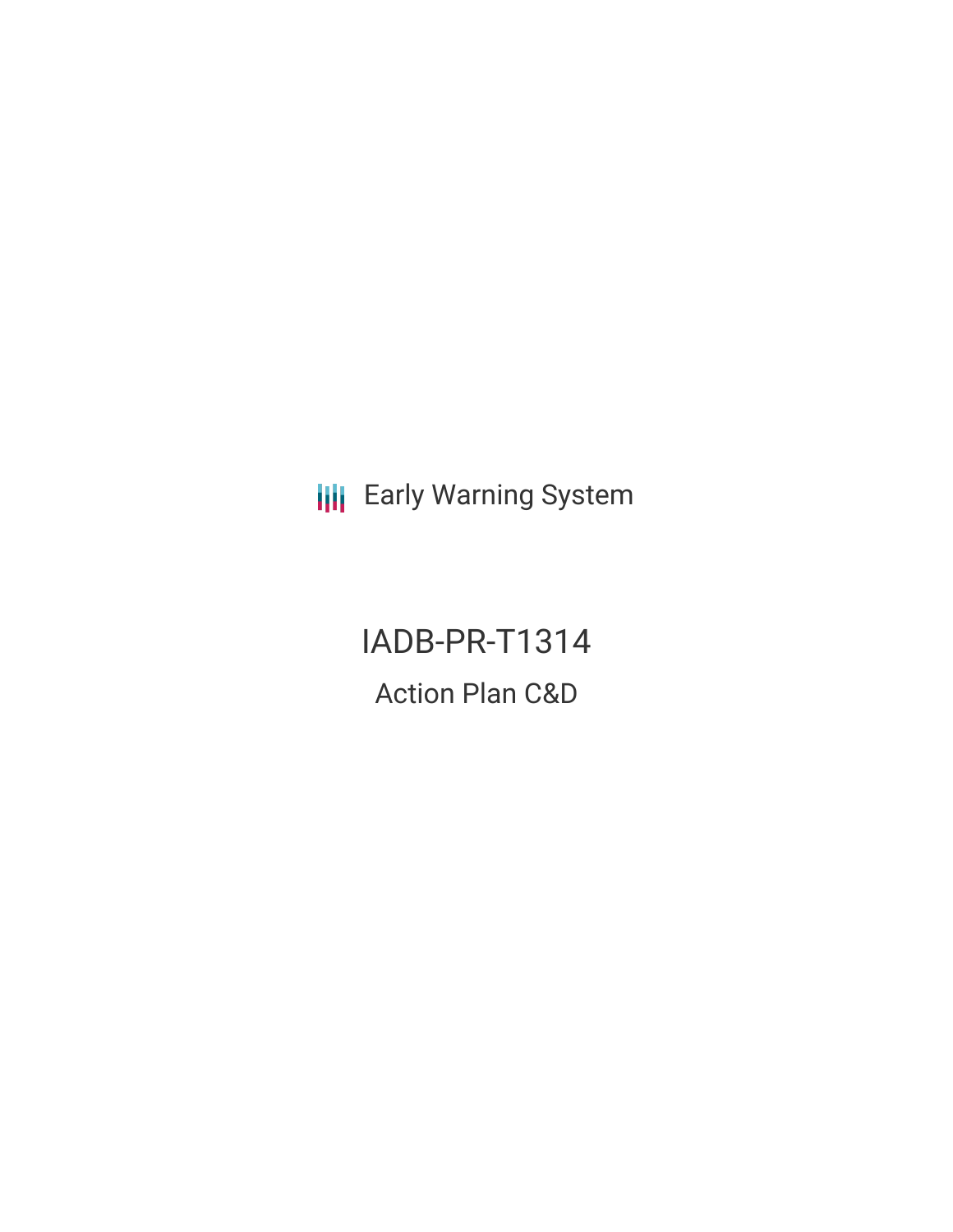

## **Quick Facts**

| <b>Countries</b>               | Paraguay                                  |
|--------------------------------|-------------------------------------------|
| <b>Financial Institutions</b>  | Inter-American Development Bank (IADB)    |
| <b>Status</b>                  | Active                                    |
| <b>Bank Risk Rating</b>        | C                                         |
| <b>Voting Date</b>             | 2021-01-04                                |
| <b>Borrower</b>                | Government of Paraguay                    |
| <b>Sectors</b>                 | Law and Government, Technical Cooperation |
| <b>Investment Type(s)</b>      | <b>Advisory Services</b>                  |
| <b>Investment Amount (USD)</b> | $$0.77$ million                           |
| <b>Project Cost (USD)</b>      | \$0.77 million                            |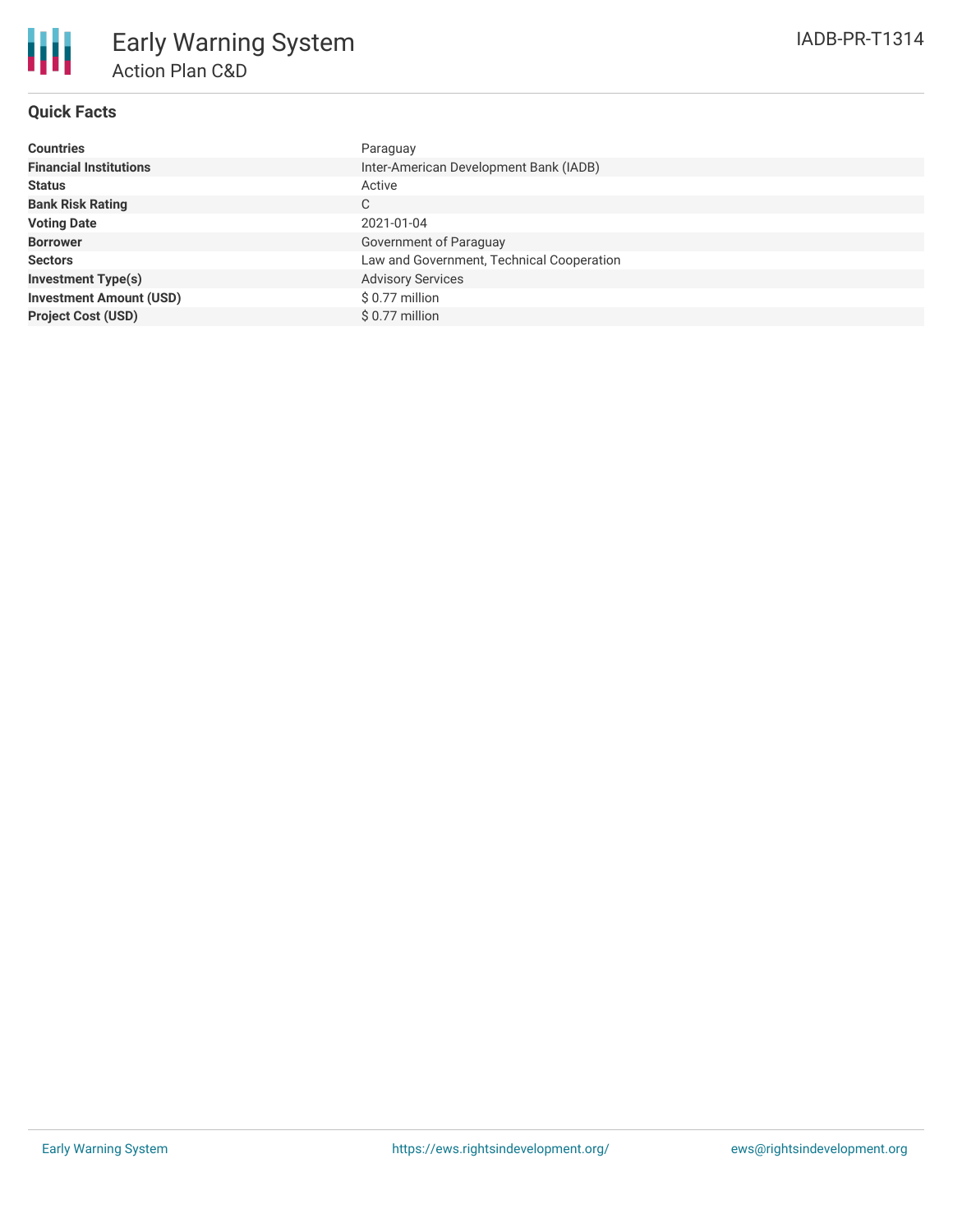# **Project Description**

Action Plan C&D;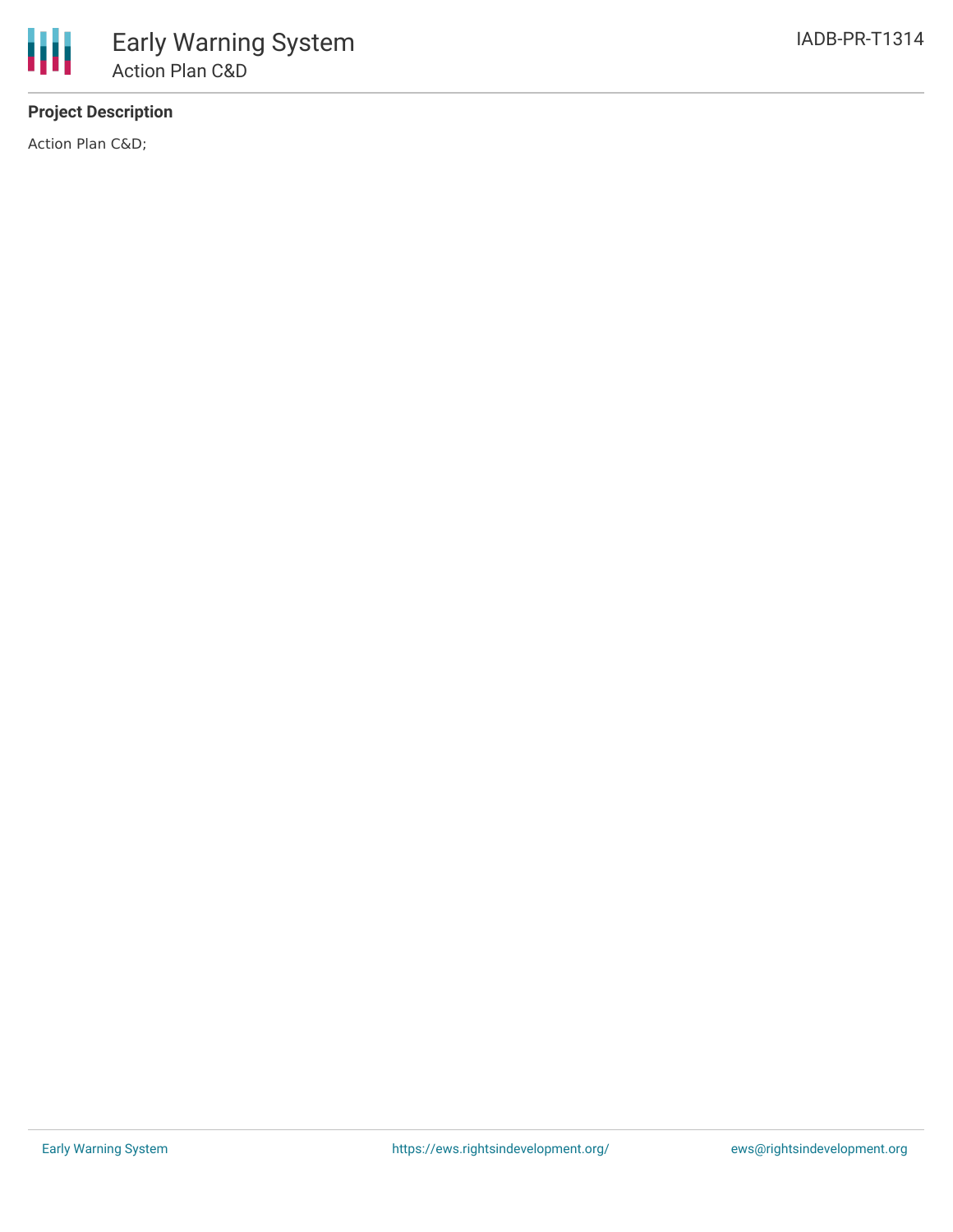### **Investment Description**

• Inter-American Development Bank (IADB)